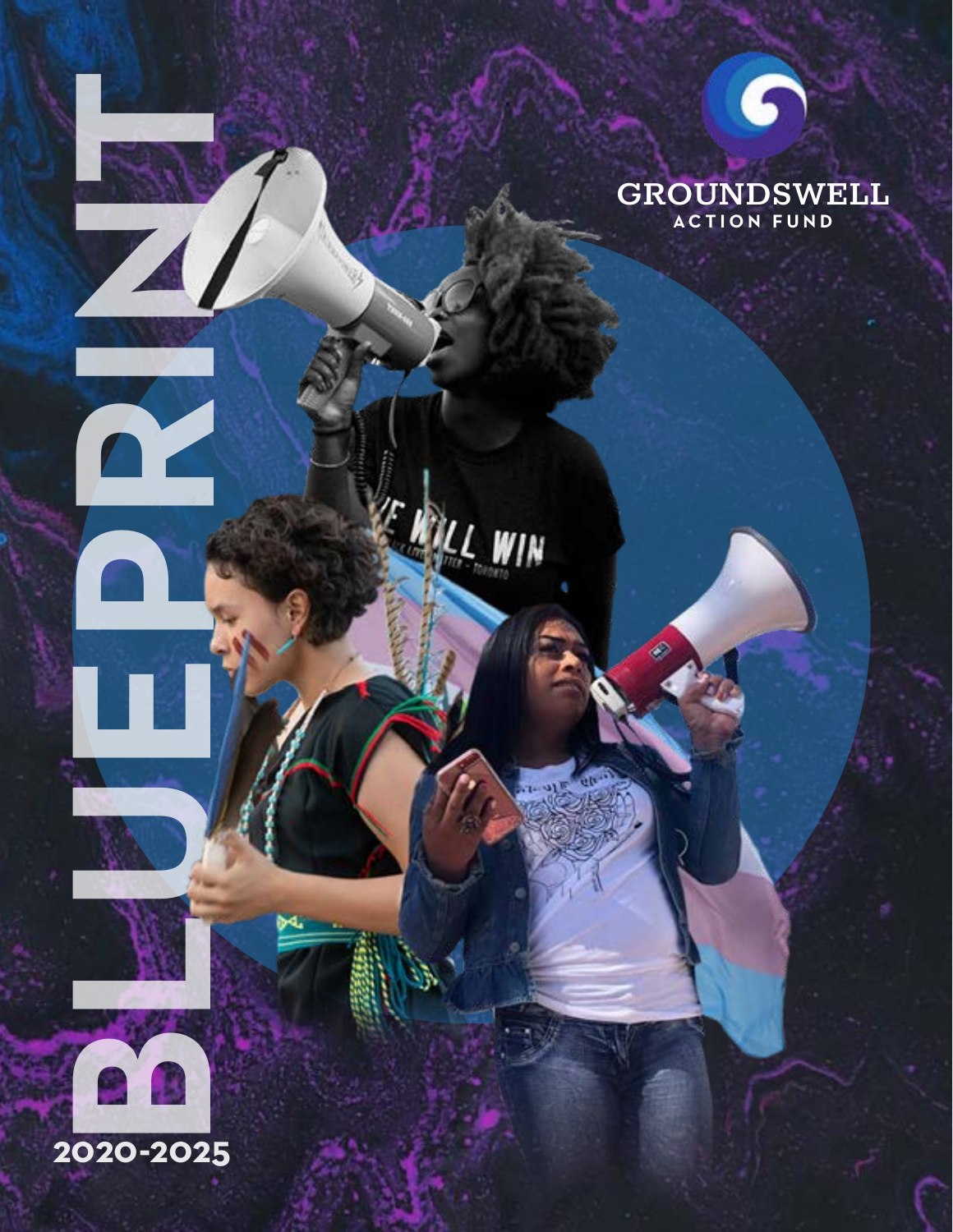Women of color (WOC) are the<br>highest turnout, most progressive voters in the country, and among the most civically engaged in their communities year-round.

CONNIE HELLER

The boldness, and the moral and strategic clarity that WOC, transgender, and gender-nonconforming (TGNC) people of color demonstrate in advancing progressive social change – from the ballot box to the policy arena to street protest – is unmatched by any other demographic in the United States. And yet, they are almost completely shut out of the multi-billion-dollar field of "progressive" electoral 501(c)(4) funding. This shut out is responsible for countless electoral defeats and for slowing progress toward a truly participatory, reflective democracy.

At this critical time for our country and the planet, we can no longer afford these losses. Resourcing women of colorled organizing in the electoral arena is not an addendum to winning – it is a requirement, and 501(c)(4) organizations are key.

Launched in the aftermath of the 2016 election, Groundswell Action Fund (GAF) gives donors the opportunity to support the strongest and most promising WOCled 501(c)(4) organizations across the United States.

The sister fund to Groundswell Fund – a nationally recognized 501(c)(3)

foundation with a 15-year track record of resourcing high-impact women of color-led organizing – Groundswell Action Fund offers donors an equally strategic channel for theirgiving in the 501(c)(4) arena.

While 501(c)(3)s are critical to many aspects of grassroots social change, their limitations – which range from limits on lobbying for policy change, to prohibitions on candidate endorsement and speaking publicly on "partisan" issues close to an election – severely restrict the power of organizations to effect change. Having 501(c)(4) tax status results in a different range of power: unlimited lobbying capacity, and the ability to support "partisan" issues, such as abortion access and climate justice right up to election day, and to directly challenge policy makers for their stances on these issues, influencing electoral outcomes. The capacity of 501(c)(4) work is critical to helping people connect the dots between voting and the issues that impact their daily lives, a connection that is essential to building their motivation to stay civically engaged as voters and activists.

Groundswell Action Fund offers donors a new opportunity. We invite you to join us!

In solidarity,



**Groundswell Action Fund complements shortterm campaign investments by giving donors a way to support a more durable, participatory democracy. Groundswell's track record of bolstering women of color-led organizing with general support funding and capacity building is unparalleled in the philanthropic sector.** Groundswell Action Fund comple<br>term campaign investments by gi<br>way to support a more durable, p<br>democracy. Groundswell's track r<br>bolstering women of color-led or<sub>!</sub><br>general support funding and cap;<br>is unparalleled in the p

#### FROM OUR SENIOR DIRECTOR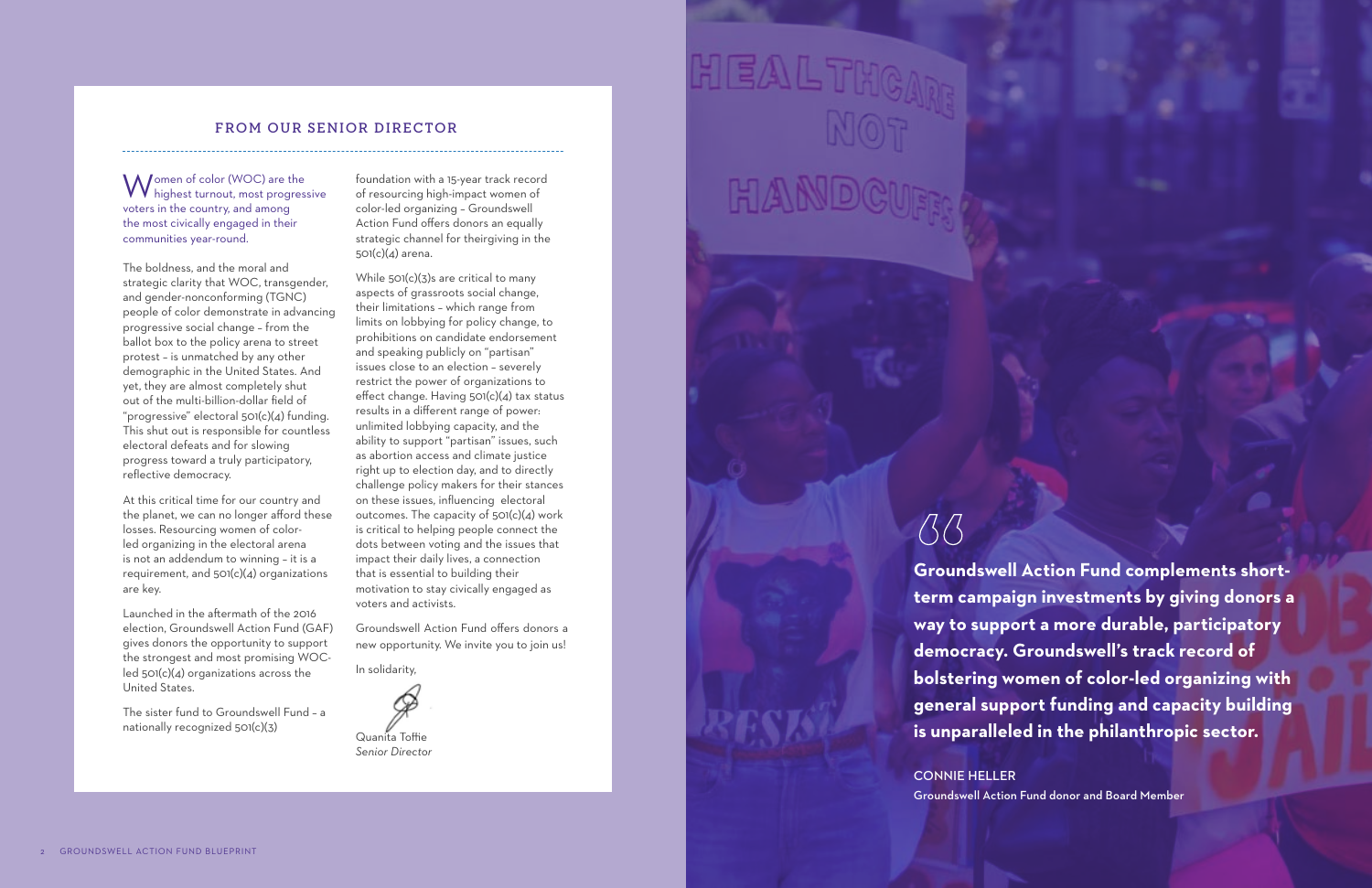Philanthropic giving to one-off electoral mobilization may be the norm, but it produces paper-thin wins at best: candidates elected without a base to hold them accountable, and good laws passed without a community to ensure their implementation or defend them from repeal. Giving to grassroots work that engages voters year-round produces more wins in the short term and more durable changes in people's lives over the long run. **DURABLE POWER**<br>Philanthropic giving to one-off electoral<br>mobilization may be the norm, but<br>cla

#### DURABLE POWER

### **Our grantee partners lead the field in three areas:**

In order to achieve a fair and just society, those who are most excluded from our democracy must be at the center of transforming it. We believe that the people living at the sharpest crosshairs of race, class, and gender injustice often have the clearest insight into systemic oppression and the best solutions for dismantling it for all people.

### GROUNDSWELL ACTION FUND WAS FOUNDED ON A SIMPLE BUT REVOLUTIONARY PROMISE:

**BOLD DEMANDS**<br>In order to save our country and the<br>Earth, we must move from fear-based In order to save our country and the demands to those that are grounded in the fullness of what communities deserve, and what the survival of the planet requires. From "The Squad" in Congress, to the Black women who founded #metoo and #blacklivesmatter, to the leaders who have mainstreamed the push to repeal the Hyde Amendment – women of color are the clear leaders in making bold demands.

**Our mission is to strengthen U.S. movements for reproductive and social justice by resourcing intersectional electoral organizing led by women of color, low-income women, and transgender and gender nonconforming people of color.**

**If there's one funder we can count on to continue to fund us even as our community speaks its most courageous truth to power, it's Groundswell.** 

MICHELLE TREMILLO Texas Organizing Project

## **"**

### 360˚ VISION

Intersectional organizing that uses a race, class, gender, and decolonization lens is the most effective approach for both energizing a broad grassroots base of support and blocking right-wing attempts to use wedge issues (such as abortion and transgender rights) to erode the rights of all people.

#### BOLD DEMANDS



MPower Change Action Fund

#### Trans United Fund

**TRANSVIOTED** TWEET & POST **TRANS LIVES** ctransunnerfund **#TransUnited** #Stonewall50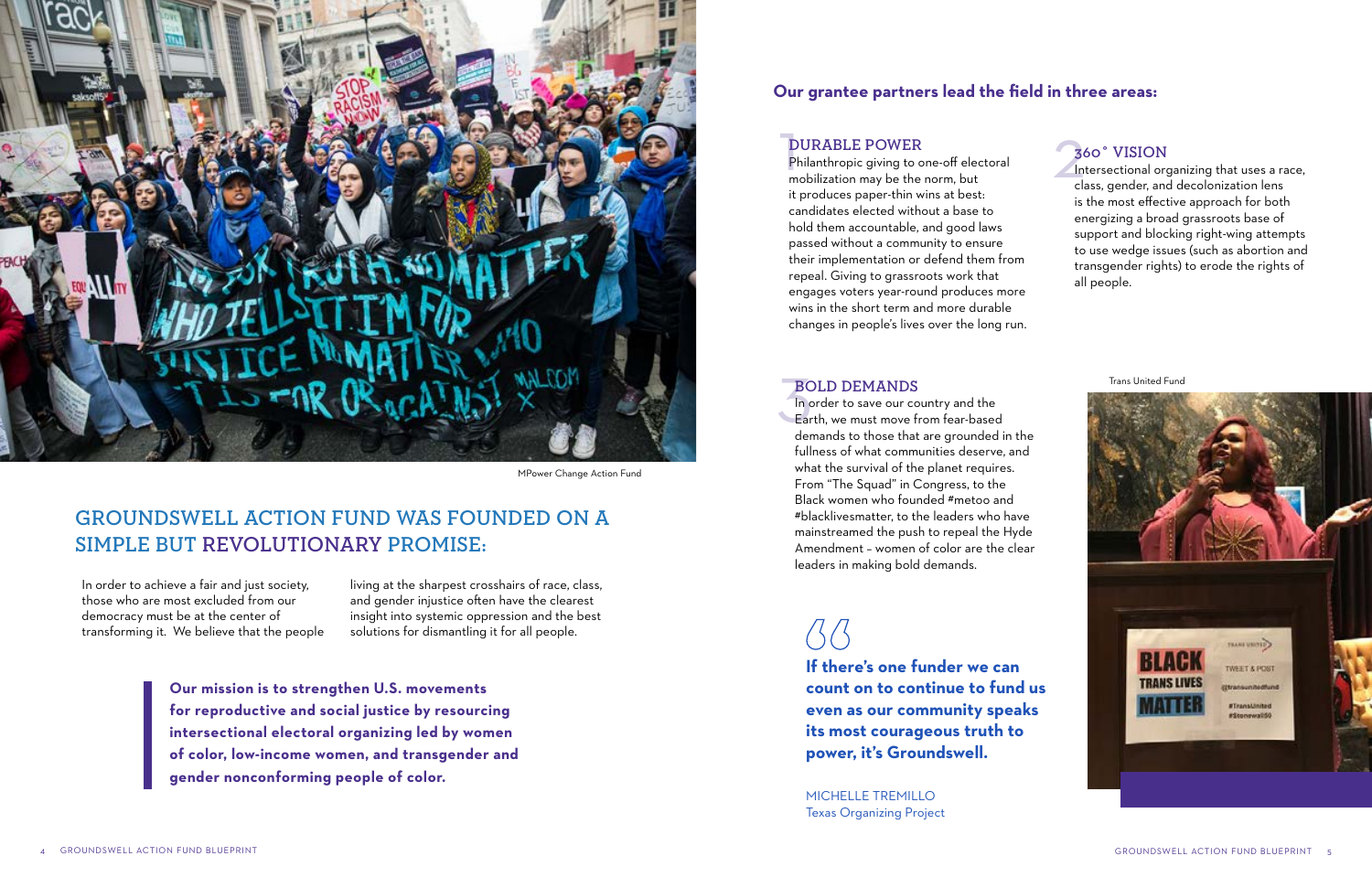While we and our grantee partners understand the importance of winning individual elections or policy fights, the long-term prize is creating and sustaining a truly inclusive, participatory democracy with leaders who come from and reflect our communities, and who are rooted in progressive values of interconnectedness, structural inclusion, and an economy for the common good.

Groundswell Action Fund and our sister 501(c)(3) organization Groundswell Fund are unique in philanthropy for being founded and led by women of color who come directly out of community, labor, and electoral organizing.

Our work is grounded in the shared lived experience of the majority of our board, staff, and grantee partners.

**Our structure, methodology, and ethos – a commitment to trusting and uplifting the self-determination of women of color, transgender and gender nonconforming people of color – model philanthropy as reparations.** 

The board members and advisors who set the strategies for Groundswell Action Fund include some of the most prominent and respected WOC leaders of our time, and the staff team that supports both Groundswell Fund and Groundswell Action Fund has decades of grassroots organizing experience and relationships across a diversity of social justice movements.

**We support organizations and leaders who are paving the road to liberation and harnessing elections as part of a broader strategy of transformation and power building.** 

> **Groundswell is an unprecedented foundation that is fighting for women of color to get the respect and resources we need to actualize the change that our families, our communities, and our country desperately need.**

ANDREA MERCADO New Florida Majority

## **"**



CHIRLA Action Fund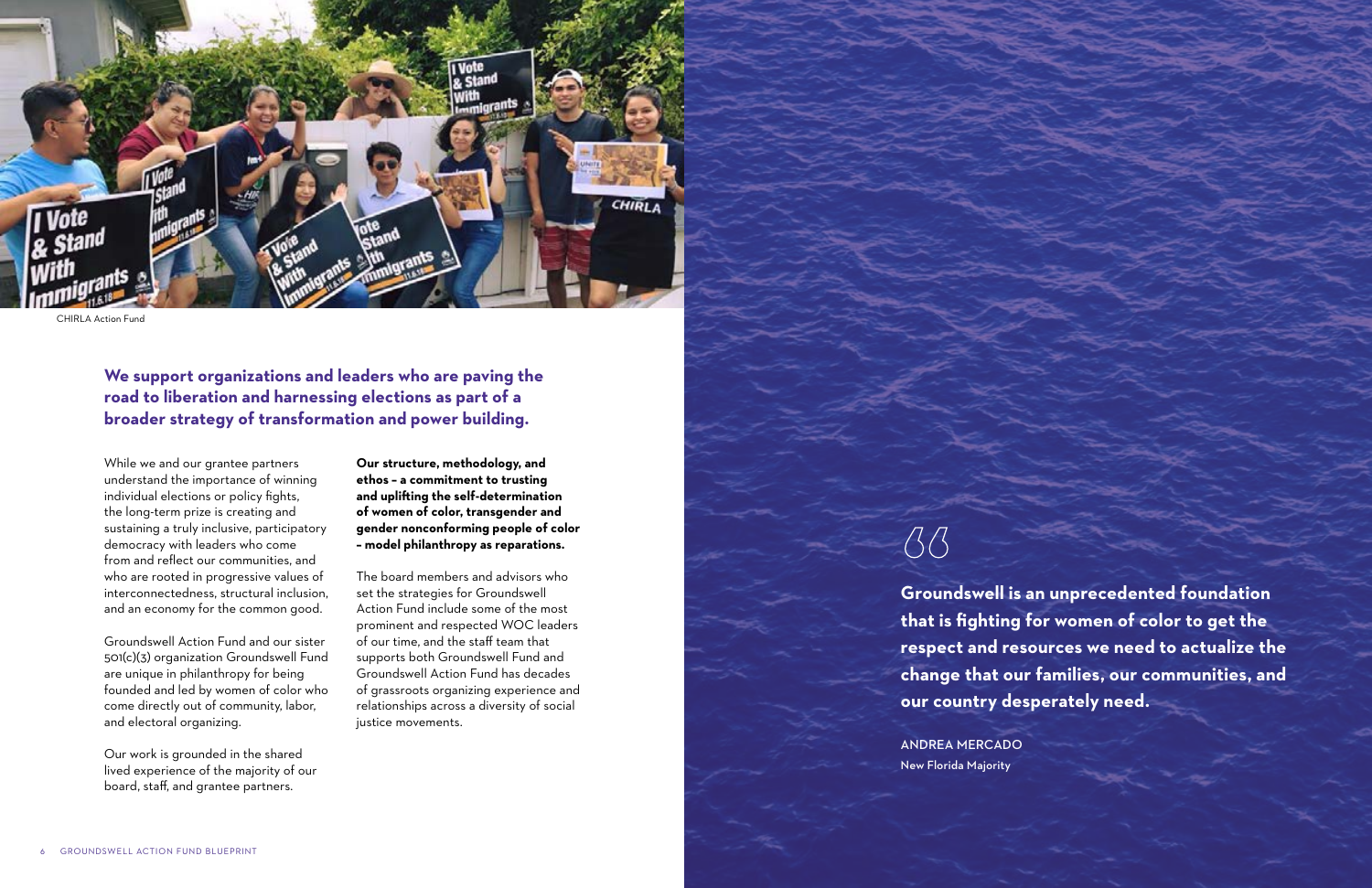## // 1 **GRANTMAKING**

#### **REFLECTIVE LEADERSHIP**

We will center funding for WOC-led 501(c)(4) organizations across social justice movements. Grantee partners must have an engaged and growing membership base of people directly affected by the conditions that the organization seeks to transform.

that have a grassroots base of support and are ready to build the infrastructure and capacity needed to scale up impact. This includes a deep commitment to support the reproductive justice movement to build its  $501(c)(4)$  capacity.

We may also support individual WOC staff leaders within organizations that are white or cis-male led and white women-led organizations that demonstrate solidarity with communities of color and play a critical role in movement ecosystems.

#### **HIGH-IMPACT ORGANIZATIONS**

with a strong record of accomplishments, and for which our funding can leverage impact or scale.

#### **PROMISING EMERGING ORGANIZATIONS**

## **1<br>○K**<br>○K **THERE ARE THREE KEY ASPECTS TO OUR NEW BLUEPRINT**

#### **YEAR-ROUND 501(C)(4) GRASSROOTS ORGANIZING CAPACITY**

Organizations must have strong, year-round, long-term grassroots organizing rooted in base building, leadership development, and strategic campaigns. They must enable those most affected by injustice to hold elected officials accountable and transform the policies, systems, and material conditions that affect their lives.

#### **INTERSECTIONAL ORGANIZING**

Organizations must have a strong race, class, gender, and decolonization analysis of the political landscape that informs strategic campaign plans and internal organizational practices, for example, creating an environment where staff and constituents are supported to bring their whole selves and their complete identities.

#### **SOLIDARITY-BASED APPROACH**

Organizations must stand in solidarity with vulnerable communities. Groundswell does not support organizations that work against reproductive justice or LGBTQ rights and justice.

#### **BENCHMARK: Award a total of \$15 million in grants.**

Groundswell Action Fund will provide unrestricted general support grants that allow organizations to build their infrastructure and avoid the harm caused by boom-andbust electoral funding. We will also provide short-term rapid response funding in moments of extreme challenge or unexpected opportunity, for example, during final push moments of a campaign when one more radio slot or extra canvassers may make the difference.

### **Criteria for Funding**

**Under our new Blueprint, Groundswell Action Fund will move \$20 million to the field between 2020 and 2025.** 



Care in Action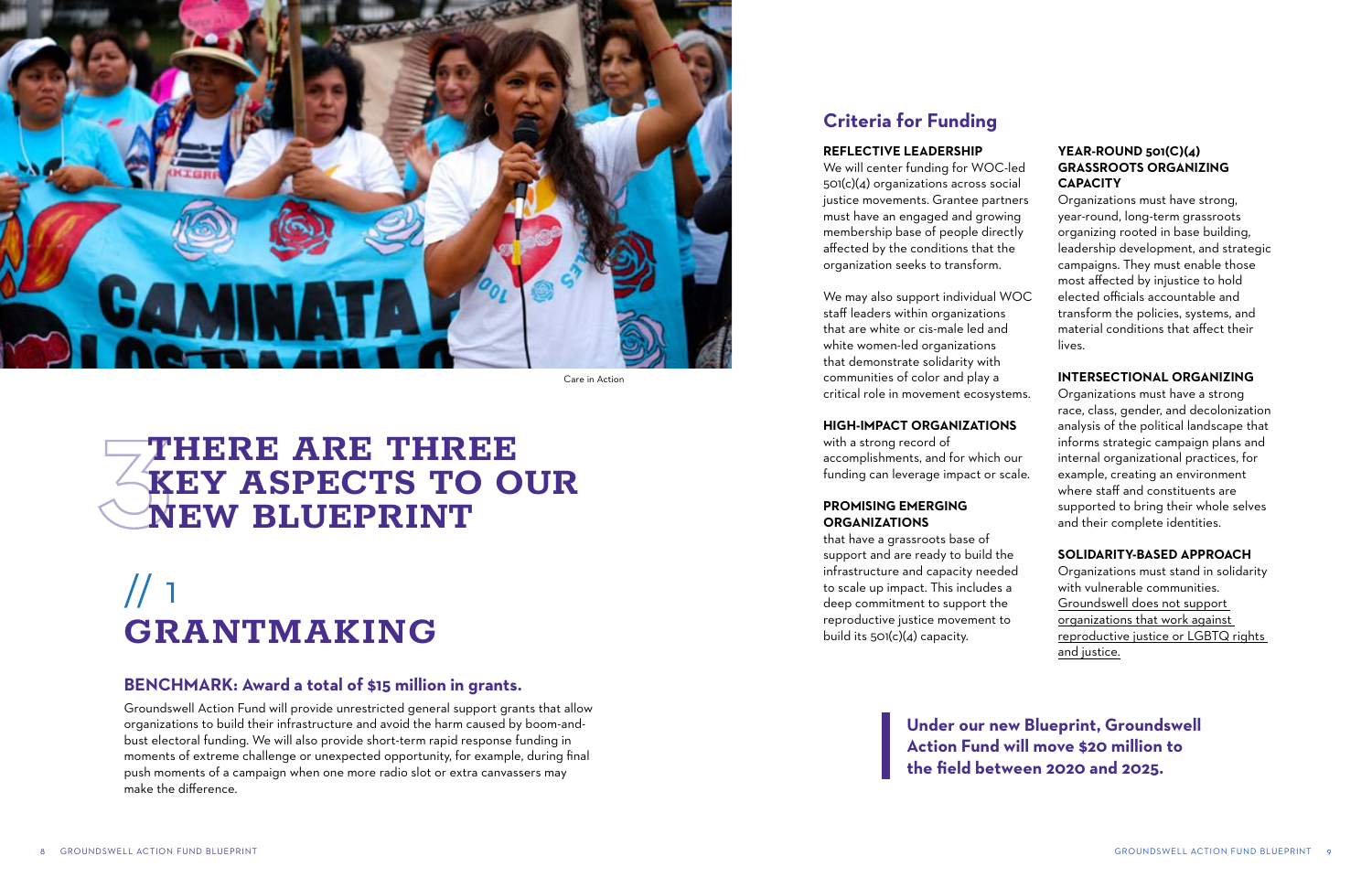Conventional electoral philanthropy puts a premium on work that advertises a low "cost-per-vote." Cost-per-vote formulas are an inadequate measure of what is needed to advance liberation.

Just as fast food is cheaper than a nutritious meal, but costs your health in the long-run, so too is one-off, low-costper-vote engagement cheaper than yearround, grass-rooted voter engagement, but costs us our participatory democracy over the long-term.

In communities of color in particular, oneoff voter engagement operations that don't stick around long enough to help people realize changes in their daily lives can actually decrease voter turnout in the future by leaving people feeling used.

**Short-term wins are important, but metrics and indicators for effective power building must go beyond a narrow focus on winning elections to measure the growth of base/members, leaders, and infrastructure, among other benchmarks.** 

By learning from our sister organization, Groundswell Fund, which has conducted the largest annual, nationwide evaluation of the U.S. reproductive justice movement for over a decade, GAF will develop an evaluation tool for electoral philanthropy that provides a similar utility for funders, grantee partners, and other supporters of WOC-led power-building work.



### **A Note on Evaluating Success**

### **OUR BENCHMARKS**

**1) Provide \$5 million** in direct capacity building support to the field.

**2) Grantee partners** will engage approximately 2.5 million New American Majority voters during major election years.

**3) 100% of grantee partners** will win significant policy changes that improve the material conditions of their communities.

**4) 10 reproductive justice organizations** will establish 501(c)(4) operations comprising year-round base building and electoral campaigns.

**5) 15 WOC grantee leaders** will develop advanced data and analytics expertise that will result in improved voter data quality, enabling organizations to better track, target, and engage with communities of color.

**6) 25 organizational leaders** will be featured in national news media outlets to change the narrative on electoral organizing.

**7) 30 organizations will have an advanced legal understanding** of 501(c)(4) strategies to innovate in the field boldly and safely. Organizational leaders will understand the opportunities and limitations of running a 501(c)(4), ensuring they operate within the law and take full advantage of the opportunities possible within the 501(c)(4) structure.

**There are many funders who have our back to win the next campaign or election. Groundswell Action Fund is a funder who has our back on the path to liberation."** 

JESSICA BYRD Movement For Black Lives Electoral Justice Project

## **"**

**Continued on page 17...**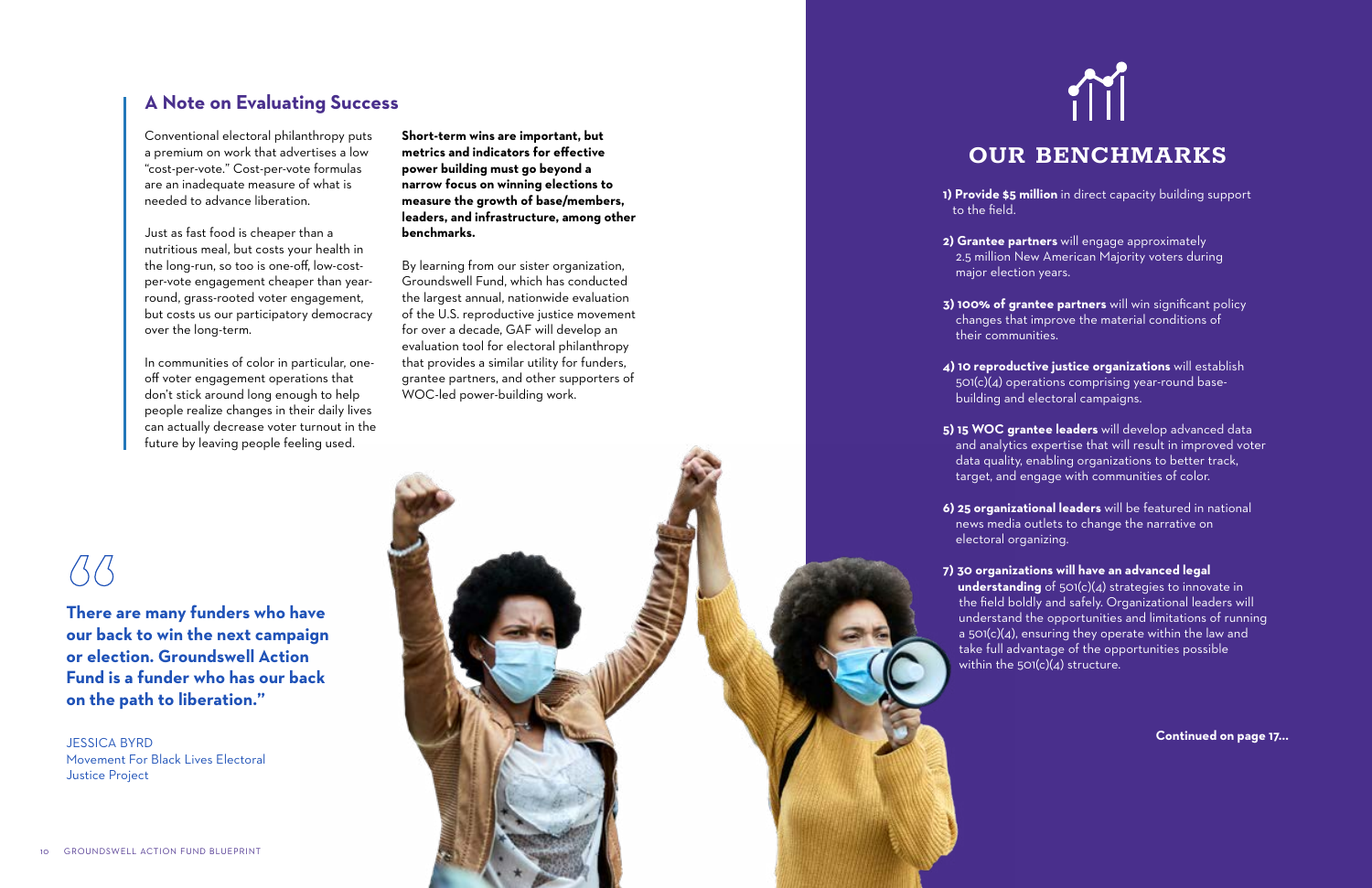

## $\frac{1}{2}$ **CAPACITY BUILDING**

The health of organizations that are doing year-round electoral organizing is critical to the health of the United States' democracy.

Boom-and-bust funding that only shows up to elect certain candidates during key election years stresses and cracks organizational staff and infrastructure.

When dollars disappear after an election cycle, organizations struggle to advance momentum for those newly activated voters and leaders, and have to start from scratch to retrain and rebuild. This is

incredibly inefficient, not to mention demoralizing for communities.

**We plan to stand in the gap for organizations, providing them robust infrastructure support in a number of areas.** 

For reproductive justice organizations that are actively considering stepping into the  $501(c)(4)$  space, we will provide tailored support to help them either set up their own 501(c)(4)s or access fiscal sponsorship. All capacity building offerings are optional and not mandatory for grantee partners.

### **Areas of Support**



#### Data, Digital, and Tech Infrastructure

The lack of WOC data practitioners hinders both WOC-led electoral efforts and social justice movements at large. **We will build a deep bench of WOC data practitioners across our grantee partners by making previously out-of-reach training, coaching, and support available.** We will support organizations to own their own data; improve data quality; and use data effectively for strategic targeting, modeling, digital organizing, and campaign adjustments in real time.

#### Media Amplification

The 2016 and 2018 election cycles demonstrated how important the digital space has become to meaning making, narrative dissemination, and voter engagement and mobilization. It is essential for powerbuilding organizations to shape the national narrative both proactively and in response to key political moments. Lack of communications support is a barrier to this that we plan to remove. **We will make strategic communications coaches and other resources available to grantee partners, enabling them to succeed in crafting effective messaging, engaging traditional media (op-eds, press releases), and compelling digital media platforms (blogs, social media).** 

One Fair Wage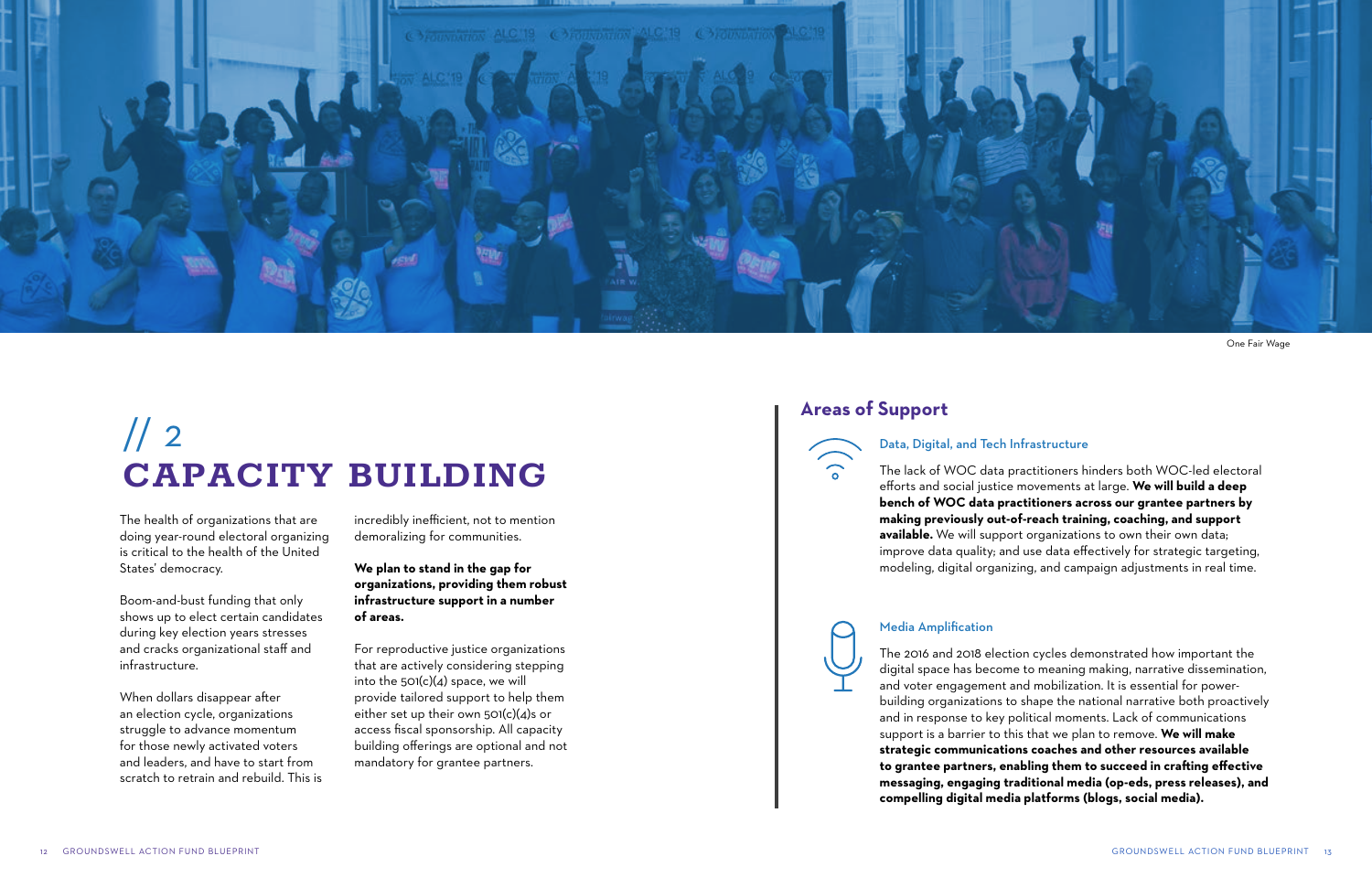#### Lifting Leadership

WOC and TGNC POC leaders of movement organizations have a depth and breadth of expertise in strategic organizing across the progressive movement. They are involved in larger movement-wide strategies to transform democracy while running the day-to-day operations of their organizations. GAF sees a responsibility to honor their contribution by creating space and a platform to amplify WOC expertise as a way to advance the collective path to liberation. This may take the form



of connecting leaders to fellowships that allow space to think, reflect, teach, and/or write; supporting the creation of a network that connects leaders with one another before, during, or after transitions from their organizations; and helping leaders to build a bench of leadership in the organization to back them up. **We will build and support the container for convening WOC leaders to come together to recharge, connect, hash out big ideas, sharpen thinking together, or self-organize the best use of time together.** 



#### Political Education

Failure to address wedge issues such as transphobia, attacks on abortion, Islamophobia, or anti-Semitism has made progressive movements vulnerable to attacks from the Right, which routinely weaponizes these issues to erode the rights of everyone. GAF grantee partners are already leaders in intersectional organizing with a race, class, gender, and decolonization lens, but most organizations are stronger in some areas than others. **We will collaborate with values-aligned movement thinkers, leaders, and training organizations to offer curriculum, popular education tools, and in-person and virtual training spaces to deepen shared analysis on race, gender, class, and decolonization.** 





#### Electoral Plan and Strategy Development

**We will make a set of leading WOC strategists available as coaches to grantee partners who request help with strengthening their electoral/issue campaign plans.** Coaches will support groups to build campaign plans that win while maximizing membership recruitment, leadership development, constituent mobilization, and infrastructure development. When appropriate, GAF will partner with other capacity builders to provide 501(c)(4) startup assistance.



#### Legal Compliance

A deep understanding of the rules governing 501(c)(3) and 501(c) (4) organizations and activities, particularly the federal Treasury Regulations, is necessary for the effective use of resources to support a range of tactics and organizing modes, for example, properly connecting legislative, electoral, and issue work. Because the organizations GAF funds are often testing bold new tactics and strategies, legal support is critical to ensure these organizations take risks safely and within the letter of the law. However, the price tag for ongoing legal counsel is hefty and, in fact, building a legal compliance structure within each organization is impractical and not cost

effective. As a result of building 501(c)(4) organizations of their own, **many movement leaders and practitioners have developed practical compliance skills that they are willing to share with emerging organizations to help them prepare critical questions and develop understanding of the type of legal counsel needed.** GAF will foster learning opportunities to help grantee partners access this information to leverage scarce 501(c)(4) dollars for program delivery. GAF will also provide access to legal support for grantee partners through our own legal counsel.

Black Voters Matter Fund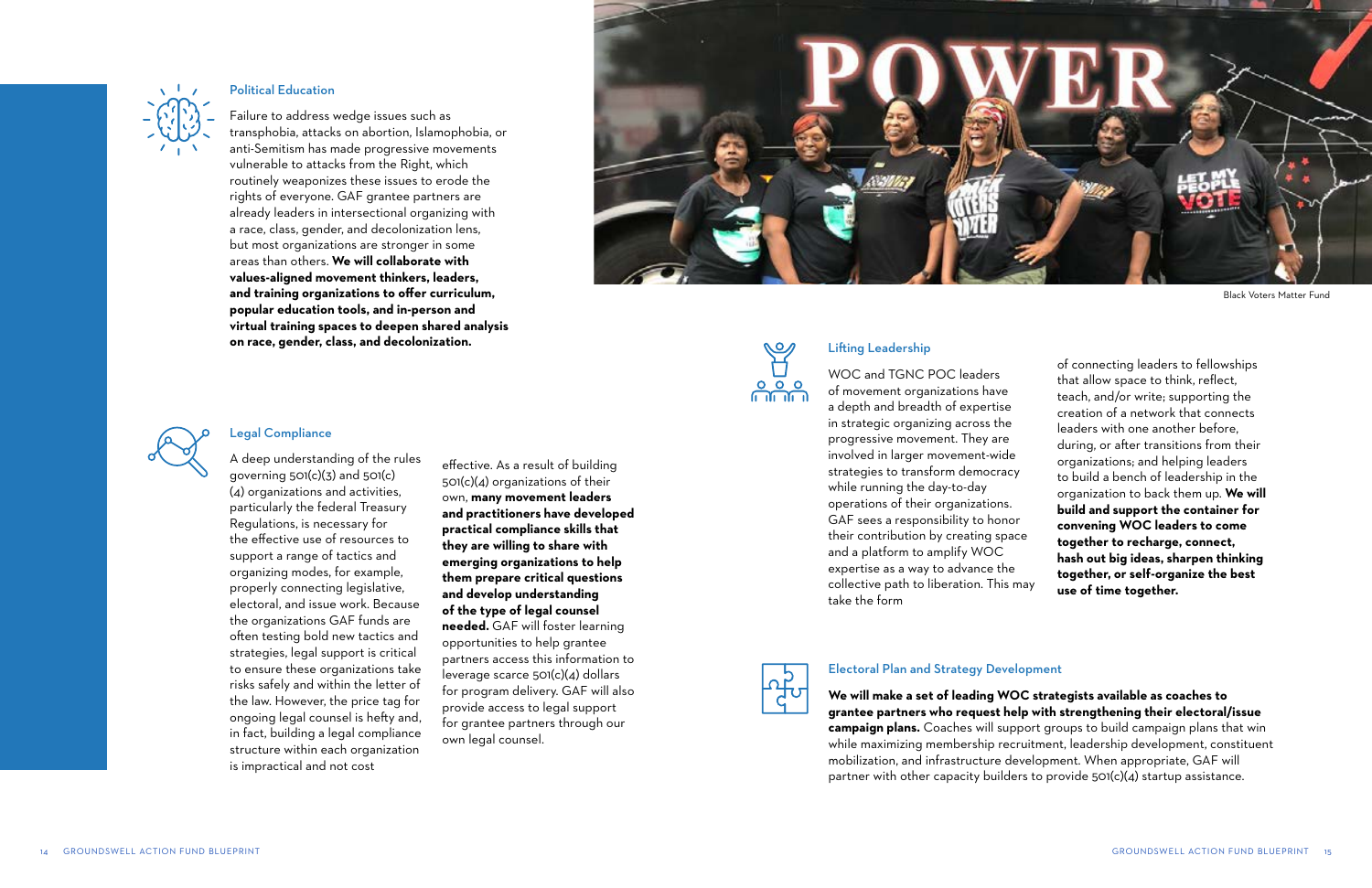Funder organizing is a hallmark of Groundswell's work.

On the 501(c)(3) side, Groundswell Fund has been a bold thought leader in the philanthropic sector. We have maintained a strong presence within at least ten funder and donor affinity groups and networks, presented at dozens of meetings and events every year, regularly hosted educational events for donors and foundation staff, and raised the visibility of our grantee partners and the reproductive justice movement as a whole through an ongoing communications program.

## // 3 **FUNDER ORGANIZING OUR BENCHMARKS**

Our central goal is to increase resources to intersectional organizing led by women of color, regardless of whether those resources come to us or go directly into the field. Groundswell Action Fund has the same goal for the 501(c)(4) field.

**In the long term, Groundswell Action Fund envisions a 501(c)(4) field in which the transformative political strategies and vision of progressive women of color and transgender and gender non-conforming people of color are supported.** 

We invite you to join us in bringing this vision into being!

One Fair Wage



Resourcing women of colorled organizing in the electoral arena is not an addendum to winning – it is a requirement.

# T

**Continued from page 11**

**8) Increase GAF's annual budget from \$1.5 million to \$5 million**, moving at least 80% of revenue back out to

the field.

**9) Achieve a funding ratio of 80% from individual donors and 20% from institutional funders** to maintain maximum giving flexibility to support bold progressive change.

**10) Play a key role in galvanizing increased giving** to WOC-led 501(c)(4) work within at least three donor networks.

**11) Publish at least 50 op-eds or blog posts** highlighting GAF grantee partners.

**12) In five metro, regions, and/or states, build donor communities** that see GAF as a home for their electoral giving and engage through local gatherings featuring political education and an opportunity to meet key local grantee partners.